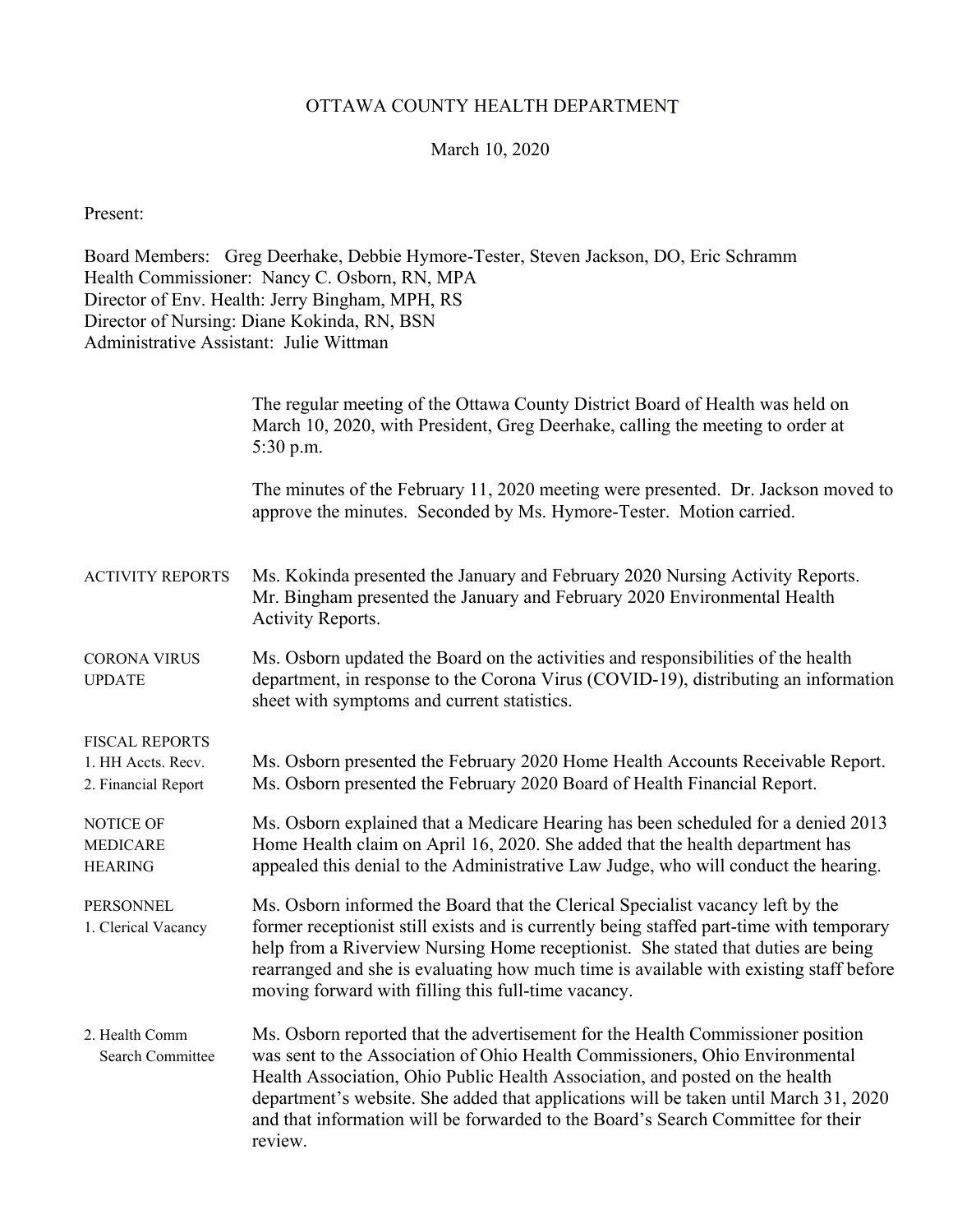| <b>GRANTS /</b><br><b>CONTRACTS</b><br>1. OCDF/MSJ Contract | Ms. Osborn explained that after reviewing the contract specifications for the Ottawa<br>County Detention Facility/Misdemeanor Jail, it was determined that the health<br>department cannot successfully bid on this contract.                                                                                                                                                                                                     |  |  |  |
|-------------------------------------------------------------|-----------------------------------------------------------------------------------------------------------------------------------------------------------------------------------------------------------------------------------------------------------------------------------------------------------------------------------------------------------------------------------------------------------------------------------|--|--|--|
| 2. WPCLF Addl<br>Funding                                    | Ms. Osborn informed the Board that the Division Director at the Ohio Environmental<br>Protection Agency for the Water Pollution Control Loan Fund Program has offered<br>health departments in the western basin of Lake Erie an additional \$250,000 in<br>funding.                                                                                                                                                              |  |  |  |
| 2019 MEDICARE<br>HH COST REPORT                             | Ms. Osborn requested Board approval to enter into a contract with the accounting<br>firm of Gilmor Jasion Mahler, LTD to complete the health department's 2019 Home<br>Health Medicare Cost Report. Ms. Hymore-Tester moved to authorize Ms. Osborn to<br>enter into a contract with the firm to complete the 2019 Home Health Medicare Cost<br>Report. Seconded by Dr. Jackson. Motion carried.                                  |  |  |  |
| 2021 BUDGET                                                 | Ms. Osborn informed the Board that the Finance Committee met on March 1, 2020,<br>to prepare the 2021 budget. Ms. Osborn reported that the 2021 budget is balanced and<br>explained the details of the proposed budget, stating that this budget does include<br>\$20,000 increased political subdivision proration. Dr. Jackson moved to approve the<br>2021 budget as presented. Seconded by Ms. Hymore-Tester. Motion carried. |  |  |  |
| <b>MEETINGS</b>                                             | Ms. Hymore-Tester moved to approve attendance at the following meetings:                                                                                                                                                                                                                                                                                                                                                          |  |  |  |
|                                                             | 03/13/20<br>AOHC Public Affairs – Columbus (Osborn)<br>Care Transitions Collaboration - Toledo (Kokinda)<br>04/10/20<br>04/10/20<br>AOHC Public Affairs – Columbus (Osborn)<br>04/18/20<br>MOBI/TIES Training - Columbus (Crowell)                                                                                                                                                                                                |  |  |  |
|                                                             | Seconded by Mr. Schramm. Motion carried.                                                                                                                                                                                                                                                                                                                                                                                          |  |  |  |
| <b>BILL APPROVALS</b>                                       | Ms. Hymore-Tester moved to pay the bills. (Attached) Seconded by Dr. Jackson.<br>Motion carried.                                                                                                                                                                                                                                                                                                                                  |  |  |  |
|                                                             | District Advisory Council<br>March 12, 2020 at 6:00 p.m.<br><b>Next Meeting Date</b><br>April 14, 2020 at 5:30 p.m.                                                                                                                                                                                                                                                                                                               |  |  |  |
|                                                             | Being no further business, the meeting was adjourned.                                                                                                                                                                                                                                                                                                                                                                             |  |  |  |
|                                                             | Respectfully Submitted,                                                                                                                                                                                                                                                                                                                                                                                                           |  |  |  |
|                                                             | Nancy C. Osborn, RN, MPA<br>Greg Deerhake<br><b>Health Commissioner</b><br>President<br>Secretary                                                                                                                                                                                                                                                                                                                                 |  |  |  |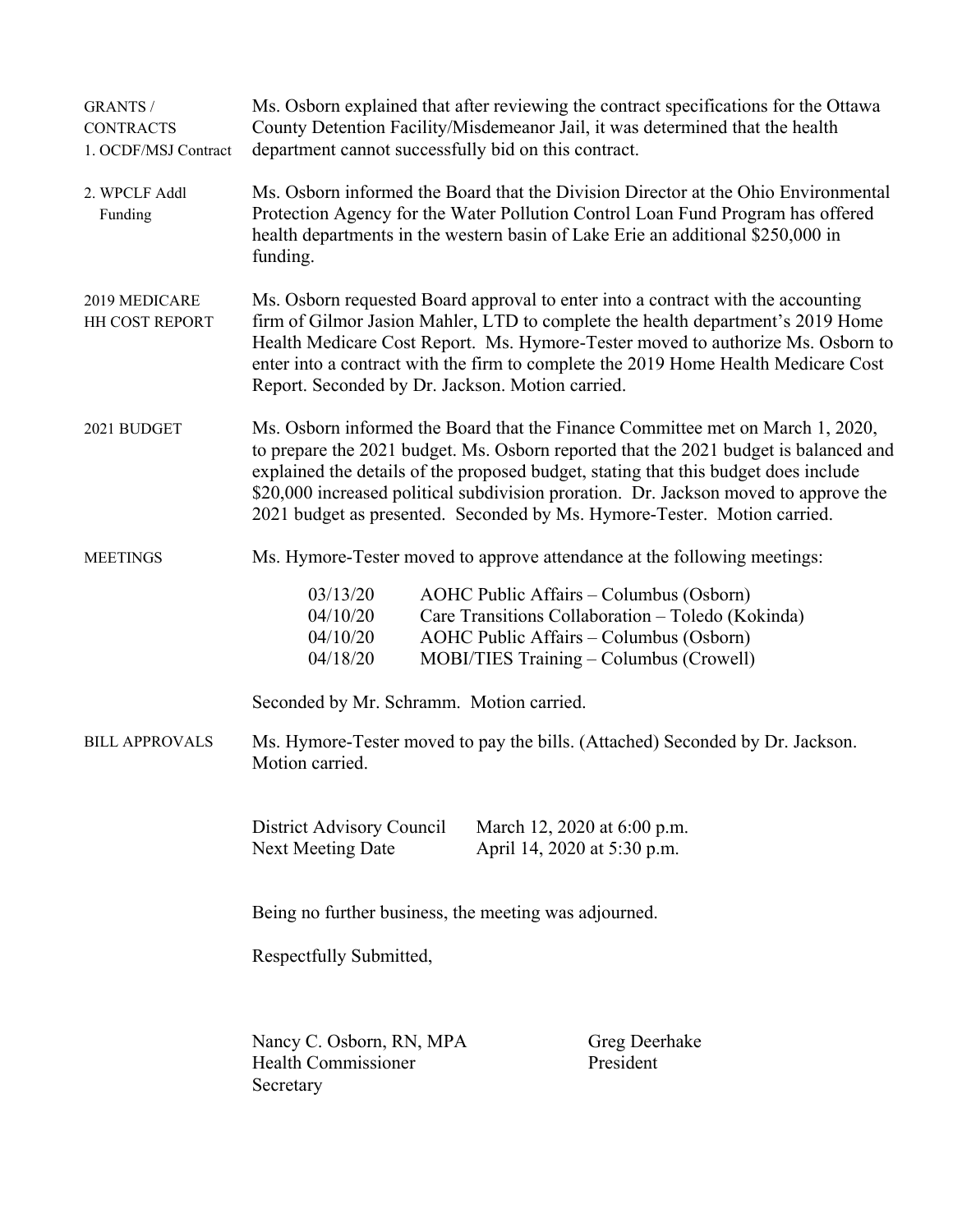## BILLS PAID MARCH 2020

| ANDA, INC.                      | \$17.45    | <b>KOKINDA</b>                    | \$24.15     |
|---------------------------------|------------|-----------------------------------|-------------|
| <b>TRI-SPRINTEC</b>             |            | TRAVEL - FEBRUARY                 |             |
| <b>BAILEY'S TEST STRIPS AND</b> | \$296.00   | <b>KROGERS</b>                    | \$46.23     |
| SUPPLIES - JANUARY              |            | SUPPLIES - FEBRUARY               |             |
| <b>BINGHAM</b>                  | \$62.68    | <b>MAGRUDER HOSPITAL</b>          | \$45.00     |
| TRAVEL - FEBRUARY               |            | HH ON CALL 01/20                  |             |
| <b>BROWN</b>                    | \$166.75   | <b>MCCLOSKEY</b>                  | \$110.98    |
| <b>TRAVEL - FEBRUARY</b>        |            | <b>TRAVEL - FEBRUARY</b>          |             |
| <b>CAPUANO</b>                  | \$2.88     | <b>MENDOZA</b>                    | \$3.45      |
| <b>TRAVEL - FEBRUARY</b>        |            | <b>TRAVEL - FEBRUARY</b>          |             |
| <b>CELLIER</b>                  | \$56.35    | <b>MORITZ</b>                     | \$80.00     |
| TRAVEL - FEBRUARY               |            | FINANCE COM MTG 03/09/20          |             |
| <b>CROWELL</b>                  | \$125.35   | <b>NIESE</b>                      | \$209.88    |
| <b>TRAVEL - FEBRUARY</b>        |            | <b>TRAVEL - FEBRUARY</b>          |             |
| <b>DEERHAKE</b>                 | \$80.00    | OHIO DIVISION OF REAL ESTATE      | \$5.00      |
| <b>BOARD MTG 3/10/20</b>        |            | BURIAL PERMIT                     |             |
| <b>DEERHAKE</b>                 | \$80.00    | OHIO TELECOM                      | \$99.95     |
| FINANCE COM MTG 03/09/20        |            | FIBER CONCT 3/15-4/15/20          |             |
| ERIE COUNTY GENERAL HEALTH      | \$100.00   | <b>OSBORN</b>                     | \$182.28    |
| <b>WATER SAMPLES</b>            |            | TRAVEL - FEBRUARY                 |             |
|                                 |            |                                   |             |
| FAZZI ASSOCIATES, INC.          | \$100.00   | OSUPPLIES.COM                     | \$162.50    |
| <b>HHCAPS - 03/20</b>           |            | ANNUAL REPORT                     |             |
| FIRELANDS REGIONAL MEDICAL      | \$45.00    | <b>PERS</b>                       | \$14,081.39 |
| DRG SCRN-SEGAARD                |            | PERS PAYMENT MARCH                |             |
| FIRELANDS REGIONAL MEDICAL      | \$45.00    | PORT CLINTON AREA CHAMBER OF      | \$230.00    |
| DRG SCRN-MENDOZA                |            | <b>MEMBERSHIP DUES</b>            |             |
| <b>FOX</b>                      | \$181.13   | RIVERVIEW INDUSTRIES, INC.        | \$890.45    |
| <b>TRAVEL - FEBRUARY</b>        |            | CUST. SERV FOR 02/20              |             |
| <b>FRIENDS OFFICE</b>           | \$24.74    | <b>RUSH</b>                       | \$201.25    |
| SUPPLIES - FEBRUARY             |            | <b>TRAVEL - FEBRUARY</b>          |             |
| <b>GEOPHYTA</b>                 | \$2,800.00 | SANDATA TECHNOLOGIES              | \$465.24    |
| <b>WPCLF HSTS SYSTEM</b>        |            | <b>HOME PRO SERVICES</b>          |             |
| <b>GLAXOSMITHLKINE</b>          | \$270.95   | SANOFI PASTEUR, INC.              | \$274.67    |
| <b>HAVRIX</b>                   |            | <b>DAPTACEL</b>                   |             |
| <b>GORDON FOOD SERVICE</b>      | \$14.85    | SANOFI PASTEUR, INC.              | \$74.49     |
| SUPPLIES - MARCH                |            | TВ                                |             |
| GRIFFING FLYING SERVICE, INC.   | \$95.00    | <b>SCHRAMM</b>                    | \$80.00     |
| <b>FLYING SERVICE</b>           |            | <b>BOARD MTG 3/10/20</b>          |             |
| <b>HARRIS</b>                   | \$75.33    | <b>SEDLAK</b>                     | \$54.40     |
| <b>TRAVEL - FEBRUARY</b>        |            | SMOKING CONTRACT                  |             |
| <b>HEIN</b>                     | \$276.58   | <b>SEGAARD</b>                    | \$2.30      |
| TRAVEL - FEBRUARY               |            | <b>TRAVEL - FEBRUARY</b>          |             |
| HYMORE-TESTER                   | \$80.00    | SENECA MEDICAL INC.               | \$445.46    |
| <b>BOARD MTG 3/10/20</b>        |            | SUPPLIES FOR FEBRUARY             |             |
| HYMORE-TESTER                   | \$80.00    | SHOPLET.COM                       | \$602.77    |
| FINANCE COM MTG 03/09/20        |            | SUPPLIES FOR FEBRUARY             |             |
| <b>JACKSON</b>                  | \$80.00    | STERLING PC MAINTENANCE SOLUTIONS | \$530.00    |
| <b>BOARD MTG 3/10/20</b>        |            | COMPUTER CONTRACT                 |             |